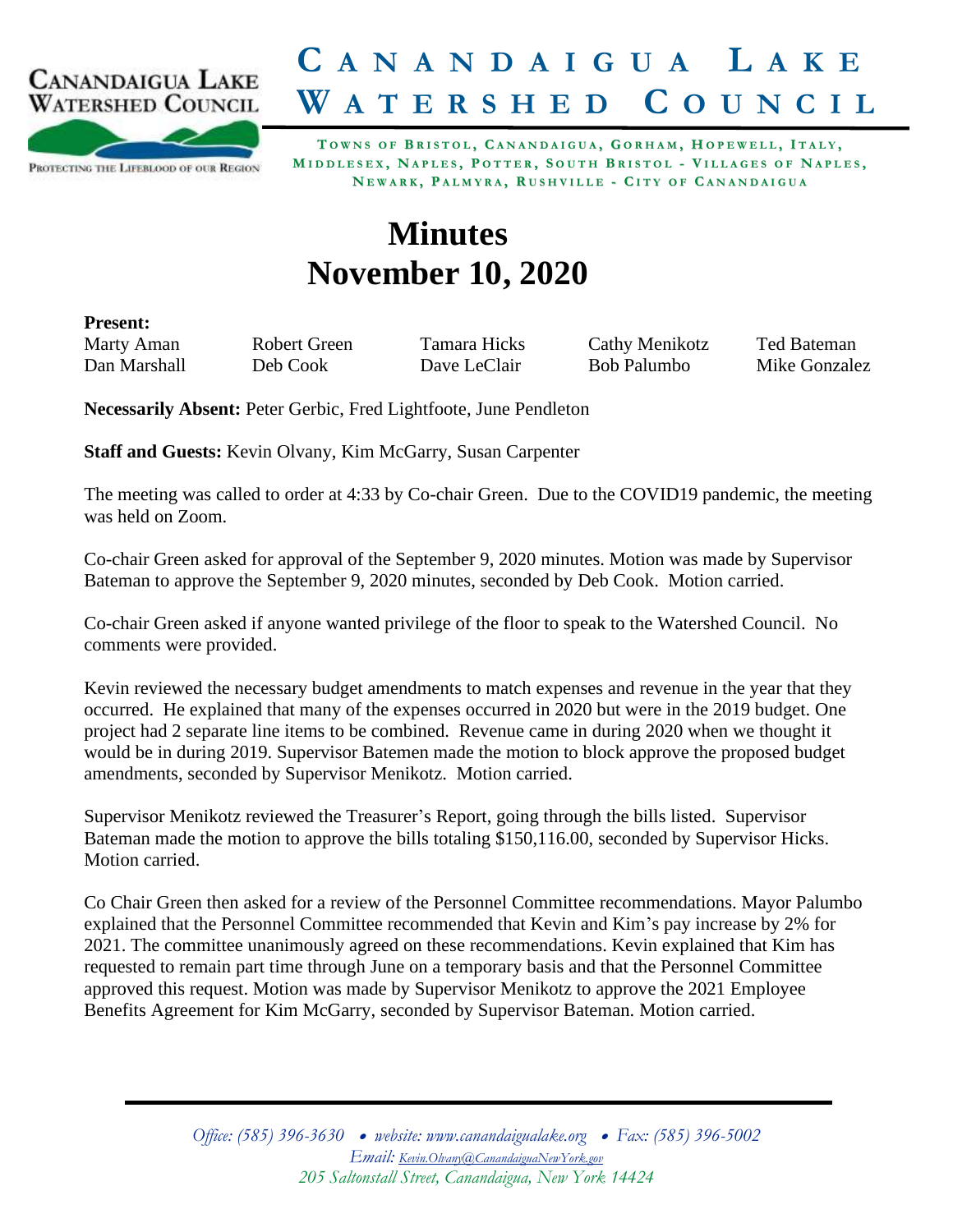For Kevin Olvany's Employee Benefits Agreement, Marty Aman corrected a typo for 2021 and suggested all numbers reflect the 2% increase in salary. Motion was made by Supervisor Bateman to approve the Employee Benefits Agreement as amended for Kevin Olvany, seconded by Marty Aman. Motion carried.

Supervisor Hicks inquired about interns. Kevin explained that they hired the Cornell PhD student working on the model as an intern for the summer only. Cornell University was not paying for her work under their own funding.

Kevin reviewed the 2021 Draft Budget. He explained each line item under the expenditures for implementation projects, including the grant restoration projects, the educational partnership, the water trail, invasive species management and the 9E model and plan. He also explained the monitoring program costs. He then reviewed other yearly costs including office supplies, insurance and mileage. Kevin then reviewed the different sources of revenue, including the municipal contributions and all of the grants and partnering organizations. Co-chair Green asked if there was a process if the Watershed Council needed legal advice. Kevin explained that for basic items, the City's attorney was used in the past and there is also contingency funding if needed. We have not needed the services of an attorney over the last several years. Kevin noted that the State has provided multiple checks for projects in the last few months, so he felt confident in those grants as a source of funding. He noted the municipalities participating in the grants understand that they will not get paid until the money is received from the State. Motion was made by Supervisor Bateman to approve the 2021 Budget, seconded by Supervisor Marshall. Motion carried.

Kevin reviewed the proposal from Mahoney and Brenner to provide pro bono services to submit the proper forms and information to the IRS to achieve 501c3 status in order to more appropriately accept funding from charitable organizations. Kevin suggested that Co-chair Lightfoote be given authority to sign off on submitting the request to the IRS once completed. Supervisor Menikotz noted that there are certain procedural steps to go through to achieve the status that would require approvals. Motion was made by Supervisor Marshall to retain the services of Mahoney and Brenner to complete the necessary forms along with authorizing Supervisor Lightfoote to sign the forms for submittal to the IRS, seconded by Supervisor Bateman. Motion carried.

Kevin reviewed the status of the update of our Watershed Plan to a DEC approved Nine Element Watershed Plan. We are waiting on information from our Cornell partners so we can submit the final QAPP for approval by the DEC. We are developing a draft list of best management practices to model to understand the benefits. This will help inform the decision-making process for projects but is not the final decision-making tool. The 9E Plan will help secure additional points on grant applications, which is the motivation to go through this time intensive process. We need to showcase this at our public meetings and will hold a public meeting on the model for public participation.

Kevin reviewed the Source Water Protection land purchase policy. All land purchase and easements require the City of Canandaigua to hold title temporarily before the land is then transferred either to the host municipality or a Land Trust. We are in the process of drafting a process to make purchases/easements through the City, but need to work through the details. We are developing an inventory of possible project locations, but they will need to meet DEC requirements. All projects will also require Watershed Council approval.